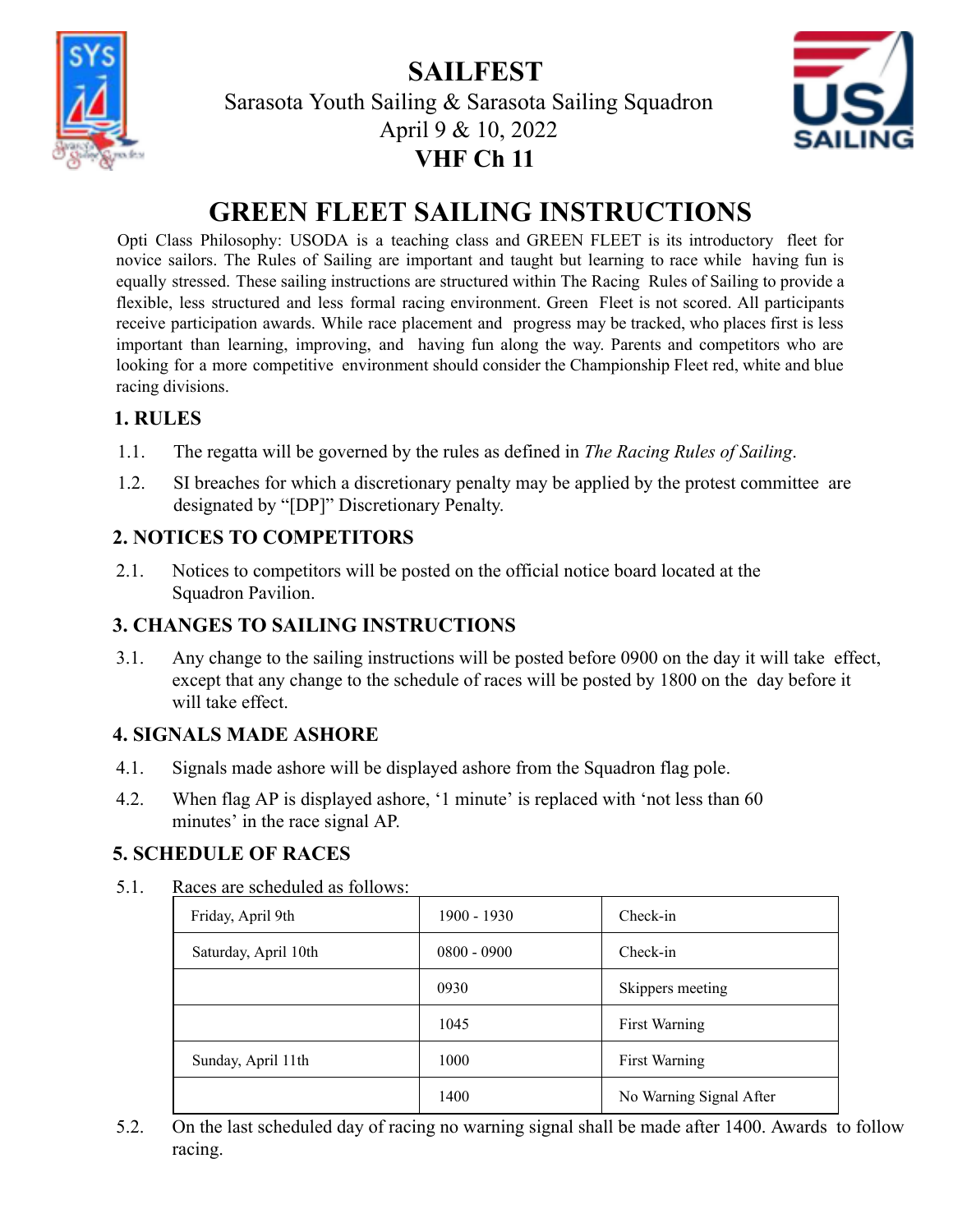#### **6. Class flags are as follows:**



6.1. OPTI Logo on a green flag

### **7. THE COURSE**

7.1. The course diagrams are on the pages following SI 15. They show the courses, the order in which marks are to be passed, and the side on which each mark is to be left.

### **8. MARKS**

- 8.1. Windward mark will be a short red Tetrahedron.
- 8.2. Wing mark and Leeward mark will be Orange Inflatable cylinders.
- 8.3. The start/finish mark will be a Green Inflatable Tetrahedron.

### **9. THE START**

- 9.1. Races will be started by using RRS 26.
- 9.2. The starting line will be between a staff displaying an orange flag on the race committee vessel and the course side of the starting mark.
- 9.3. A boat that does not start within 4 minutes after her starting signal will be scored Did Not Start without a hearing. This changes RRS A4 and A5.

### **10. THE FINISH**

10.1. The finishing line will be between a staff displaying an orange flag on the race committee vessel and the course side of the finishing mark.

### **11. TIME LIMITS**

11.1. The following time limits will apply:

| Race Time Limit is 60 minutes  | Time limit for the first boat to sail the course<br>and finish.                       |
|--------------------------------|---------------------------------------------------------------------------------------|
| Finishing Window is 20 minutes | Time limit for boats to finish after the<br>first boat sails the course and finishes. |

11.2. Boats failing to finish within the Finishing Window shall be scored Did Not Finish without a hearing. This changes RRS 35, A4 and A5.

### **12. PROTESTS AND REQUESTS FOR REDRESS**

12.1. Since Green Fleet is not scored, protests are teaching opportunities. An open discussion of the protest process (mock protest) may be held if resources are available. All competitors, parents and coaches are encouraged to attend and observe.

## **13. COACHING**

13.1. Coaching is encouraged by the race committee. Coaching should focus on the bottom half of the fleet. Coaching on the water is for all, and all coaches are required to assist all sailors. All coaches are required to have VHF radios on and operating on the Green Fleet race committee channel, VHF 11, while racing is underway. The race committee has the right to remove from the Green Fleet course any coach who disregards the instructions of the race committee.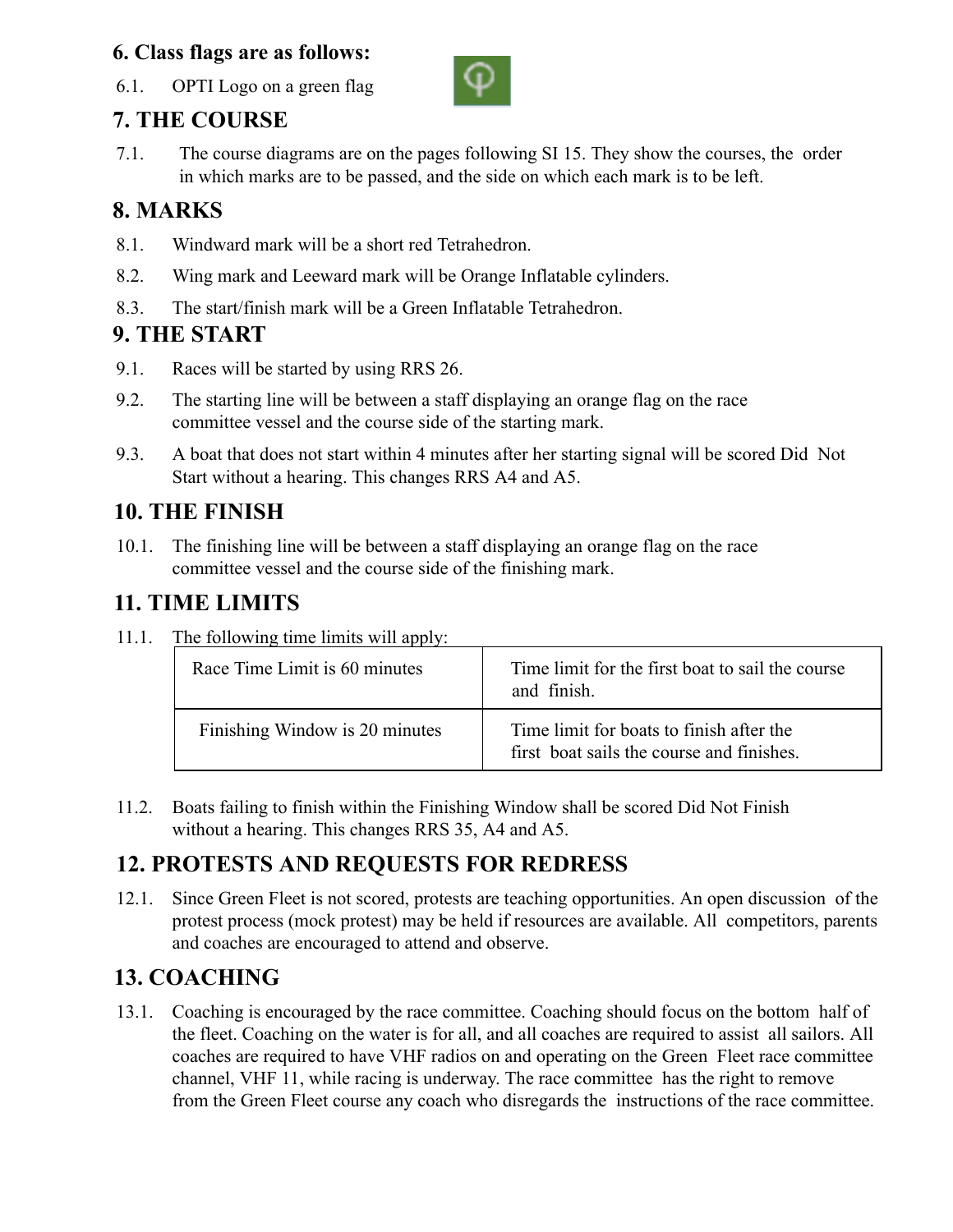### **14. SAFETY REGULATIONS**

- 14.1. Check-In with the Signal Boat before the initial warning signal of the first race of each day by sailing near the Signal Boats stern on a starboard tack and hailing your sail number until acknowledged by the Signal Boat. Failure to check in may result in a penalty. [DP]
- 14.2. A boat retiring from the race shall notify a Race Committee vessel before leaving the course, or, when that is not possible, notify the Race Office immediately upon arriving ashore. [DP]

### **15. SUPPORT BOATS**

- 15.1. Team leaders and other support persons shall stay outside areas where boats are racing from the time of the preparatory signal until all boats have finished or retired or the race committee signals postponement or abandonment. [DP]
- 15.2. All support boats must be equipped with an emergency cutoff switch, the operator shall always wear the associated lanyard when in the vicinity of competitors, the sailing area, and the Squadron. [DP].
- 15.3. All coach boats and other support boats shall come to the aid of any competitor in distress or requesting assistance. [DP]
- 15.4. All support boats shall comply with US Coast Guard regulations. [DP]

### **16. PRIZES**

16.1. All participants receive participation awards. While placement and progress may be tracked, scores are less important than learning, improving, and having fun along the way.



# **RACING AREA**